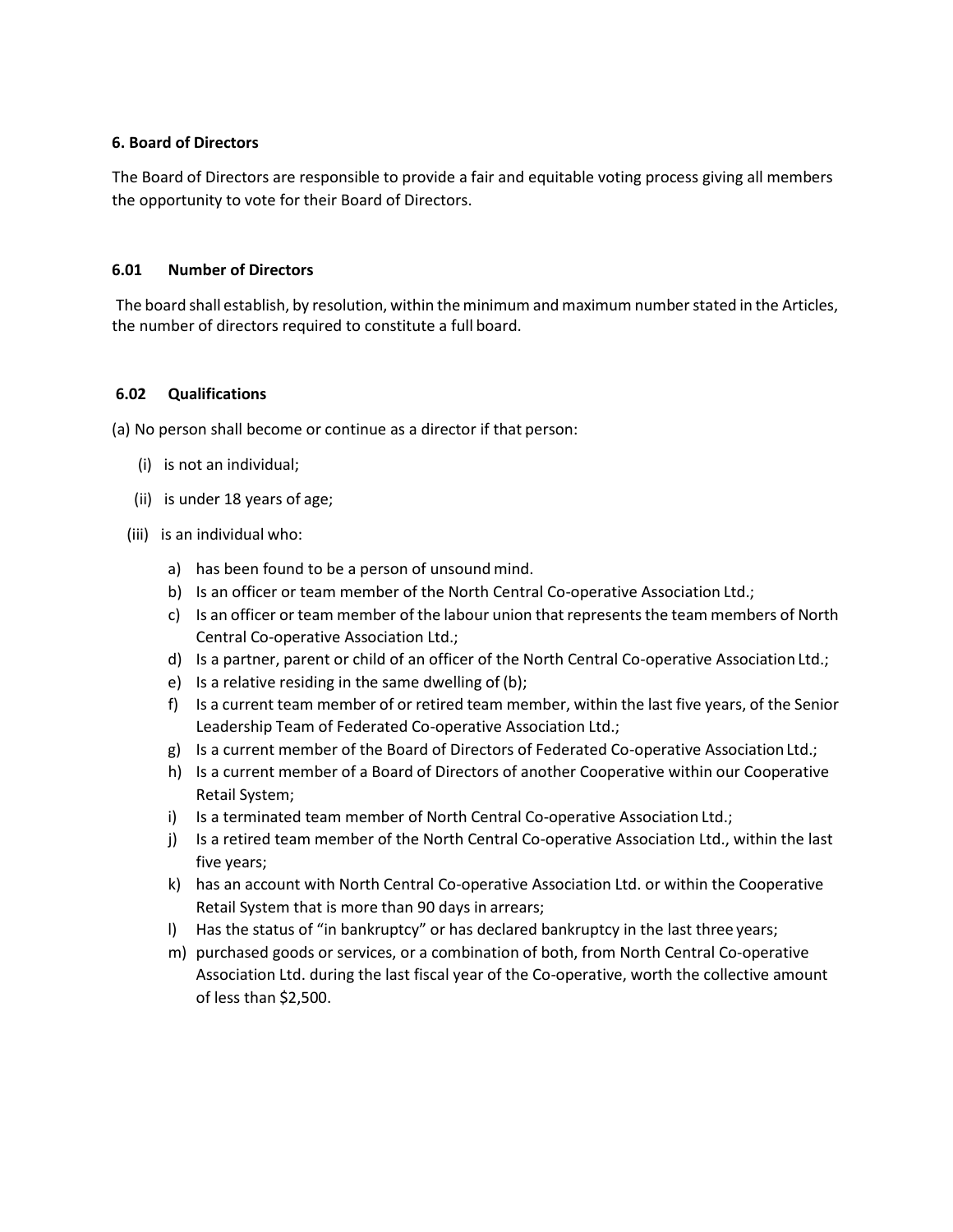#### **6.03 Member Relations Committee**

On behalf of the Board of Directors the Member Relations Committee is tasked with the primary responsibility for matters pertaining to:

- a) the nomination function in accordance with the roles and responsibilities of the committee as identified in policy;
- b) ensuring that an independent recruitment process is in place to attract qualified candidates;
- c) the voting procedure and the election function in accordance with the roles and responsibilities of the committee as identified in policy.

### **6.04 Removal of Directors**

The Board of Directors may remove a Director from office at a special meeting by an ordinary resolution passed by two-thirds majority of the Directors.

### **6.05 Ceasing to Hold Office**

A director ceases to hold office when that director:

- a) dies, resigns, or is removed from office as per 6.04:
- b) fails to attend three consecutive meetings of the board of which he or she has been properly notified, without reasonable circumstances, as determined by the board.
- c) No longer qualifies as a director under 6.02.

### **6.06 Quorum**

A quorum of the board is a majority of the number of directors that the board has established, pursuant to North Central Co-operative Association Ltd.'s current Articles.

### **6.07 Electronic Attendance**

A director may attend a meeting of the directors by means of a telephonic, electronic or other communication facility that permits all persons participating in the meeting to communicate adequately with each other during the meeting, and a director participating in a meeting by these means is considered to be present at the meeting.

### **6.08 Notice of Meetings**

Notice of time, date and place of all required meetings of the elected directors will be presented to and approved annually by the Directors.